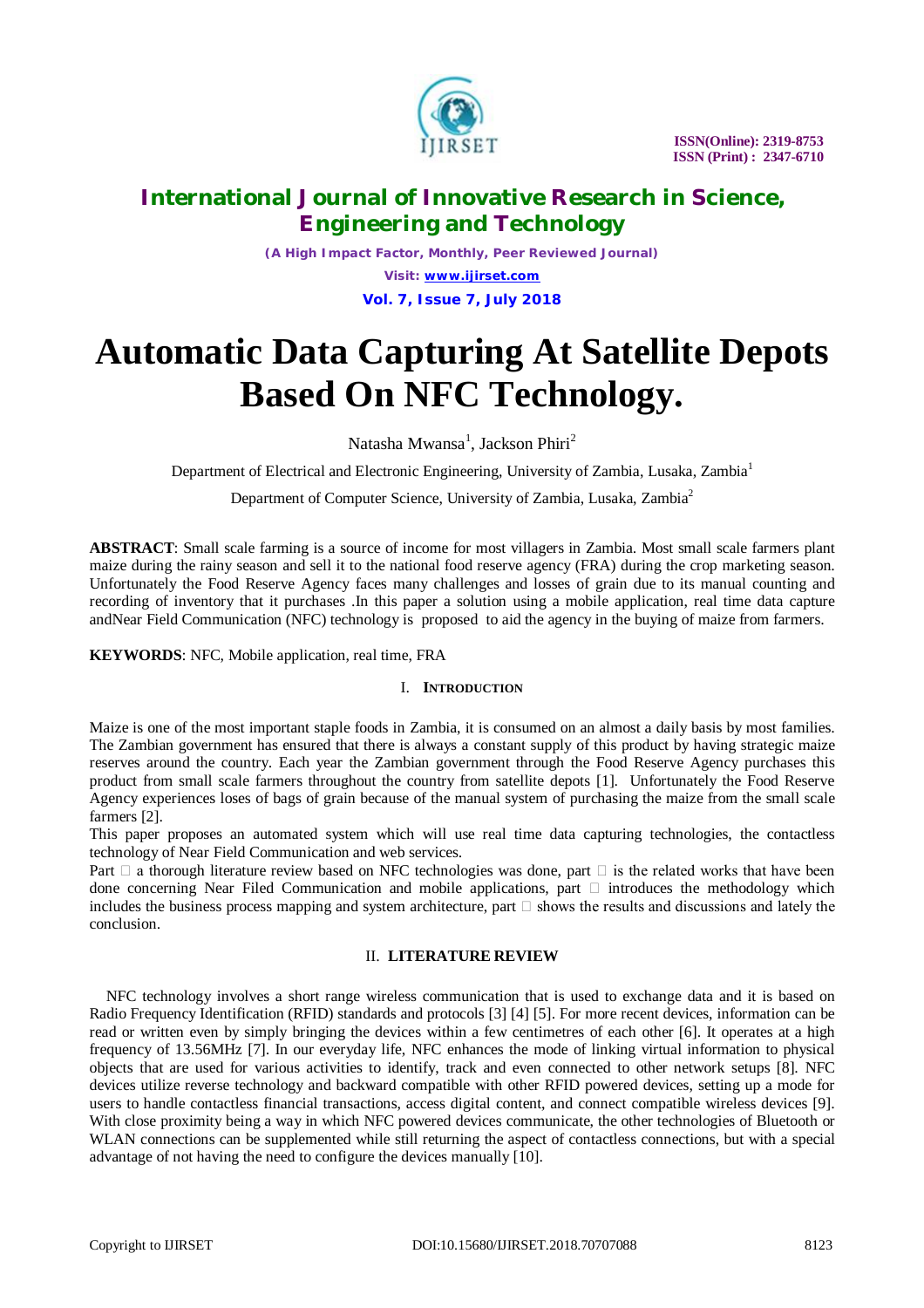

*(A High Impact Factor, Monthly, Peer Reviewed Journal)*

*Visit: [www.ijirset.com](http://www.ijirset.com)*

**Vol. 7, Issue 7, July 2018**

There are two types of NFC devices namely, active and passive [3].The main advantage of NFC systems is the fast detection and setup time, hence it can be used to facilitate other forms of communication such as Bluetooth or WLAN connection without any manual configurations, simply by bringing the two devices in close proximity to each other and the connection is set [11].NFC devices can receive and transmit data at the same time [12], and have many functions: they can operate, for example, as a passive RFID tag, as a smart contactless card, and as a medium to exchange data between various devices. NFC devices can also be used to exchange data as text and images simply by holding the device near various smart tags [13]. NFC Passive mode devices work in such a way that communication can take place without a need of a power source [14]. However, passive mode devices cannot process any information received from other sources, exchange information nor connect to fellow passive devices [15]. This can be experienced among small transmitters and tags, where the major use is for advertisements i.e. beaming text, signs and symbols on walls [16]. The other class of active devices are powered to exchange information or data, communicate with each other and even connecting with passive devices. This class of NFC devices is used mainly in mobile payments, interactive advertising, ticketing mechanism in transits and so on.

Near Field Communication technology has been propelled by the growing need for users' reliance on hand held devices i.e. smartphones to handle day to day business with ease [17]. NFC technology continues to receive positive feedback from users due to its simplicity and flexible setting in infrastructure surrounding it across the whole world [18]. The three main operating modes of NFC are as follows:

(1) Card emulation mode: This takes after the native contactless smart card mechanism where the NFC device acts as an external reader[15].

(2) Reader / writer mode: This is where NFC powered devices are capable of reading NFC Forum-mandated tag types, like ones fused on an NFC encoded poster [15].

(3) Peer to peer mode: This is where two NFC powered devices exchange data (approximately 424Kbps) as though they have been networked. [15].

### III. **RELATED WORK**

Marcos J. LópezFernández et al in Control of attendance applied in higher education through mobile NFC technologies presents an improved attendance control system, required for continuous evaluation which has become compulsory following the Bologna Process. It provides a solution based on NFC technology and is based on a real project developed and pilot tested at the Universidad Pontificia de Salamanca, Campus Madrid [7].

Yan-yun Han et al the crop trait information acquisition system for breeding precision management is an effective way for improving the breeding information management level. The wide application of mobile phones provides convenience for real-time and on-field management. Smartphones use NFC and QRC technology to allow the linking of plants and traceability information. RFID-based identification technology and computerized data recording system is economically feasible [8].

In Health Care not only can NFC tags provide medical professionals with information about what treatments a patient should receive, but they can also keep track of when nurses and doctors have checked in with that patient and when. Each time the tag is scanned, the information about who scanned it and when can be transferred to a database. In addition to improving treatment [14].

#### IV.**METHODLOGY**

### A. BUSINESS PROCESS MAPPING AND MODELING

Business process mapping was done tounderstand what a business takes place at the satellite depot by taking into account roles, responsibilities and standards. Business process modelling (BPM) was also done providing a visual way to understand, analyse, and improve upon a current method of working of the business at the satellite depots.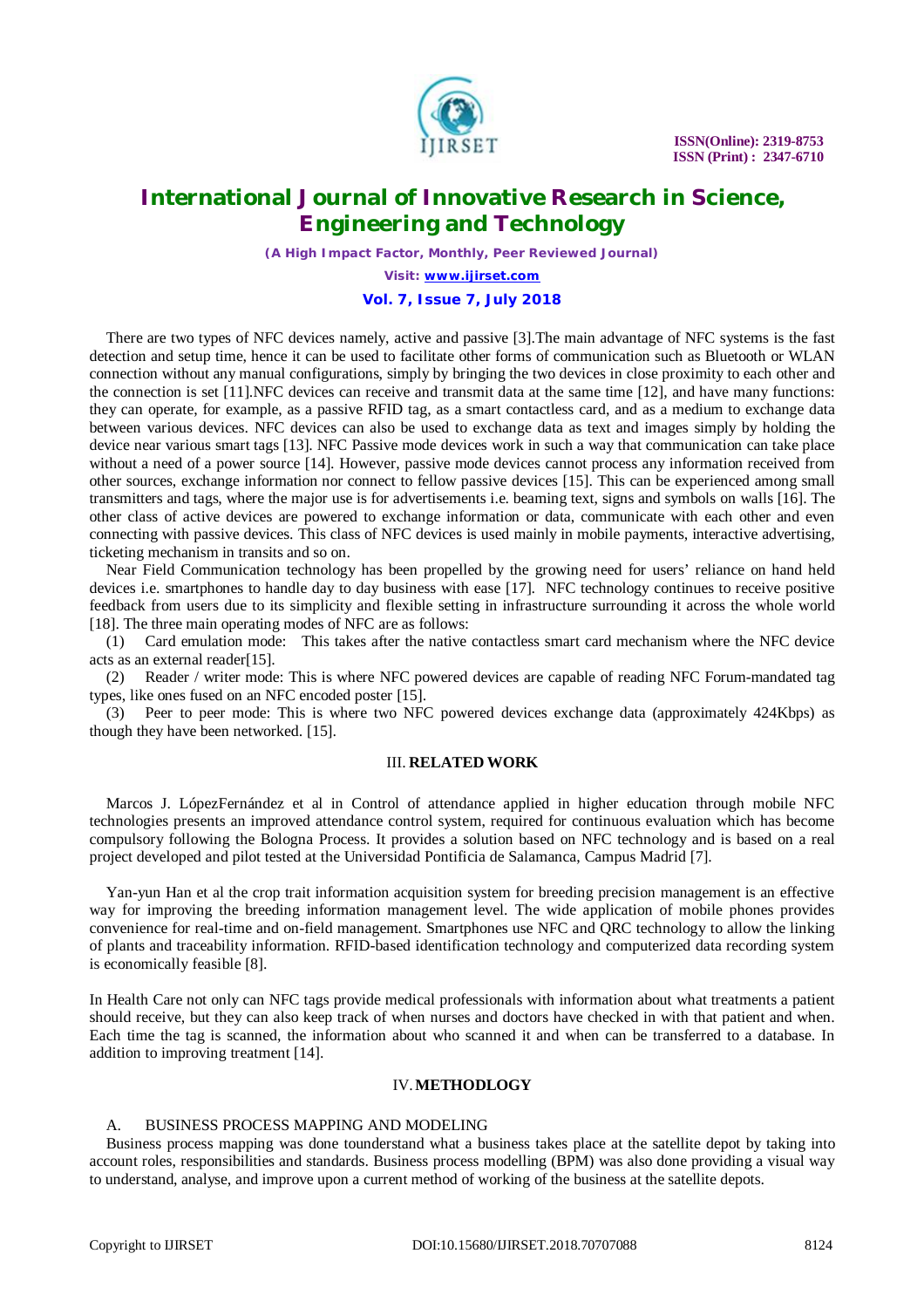

*(A High Impact Factor, Monthly, Peer Reviewed Journal)*

*Visit: [www.ijirset.com](http://www.ijirset.com)*

**Vol. 7, Issue 7, July 2018**

### a) CURRENT BUSINESS PROCESS

Figure 2 below shows the current business processes that take place at the satellite depot when a small scale farmer wants to sell maize .



### **Figure 1 current business process**

Farmer harvests maize in village and transports it to the satellite depot. The farmer arrives at the satellite depot and bags of maize are counted and registered in registry book an NRC to satellite depot officer, if not farmer cannot sell maize[20].The maize is then put on grain sieve and cleaned. After this it is placed in FRA standard bags which are UV treated then taken for weighing. A Product Receipt and Certification Note is then issued and the bags are then Labelled with this value . Labelling of the bags enables the FRA to trace back the supplier and source depot in the event of theft or any queries[21].The bags are then stitched manually through the use of bailing twine and locally made needles. The bags are then stacked onto a slab or shed .After closing business at the satellite depot SDO should send the purchase figures for the day to the MA and copy Data entry Clerk. These figures are communicated by short message system (SMS) on mobile phones.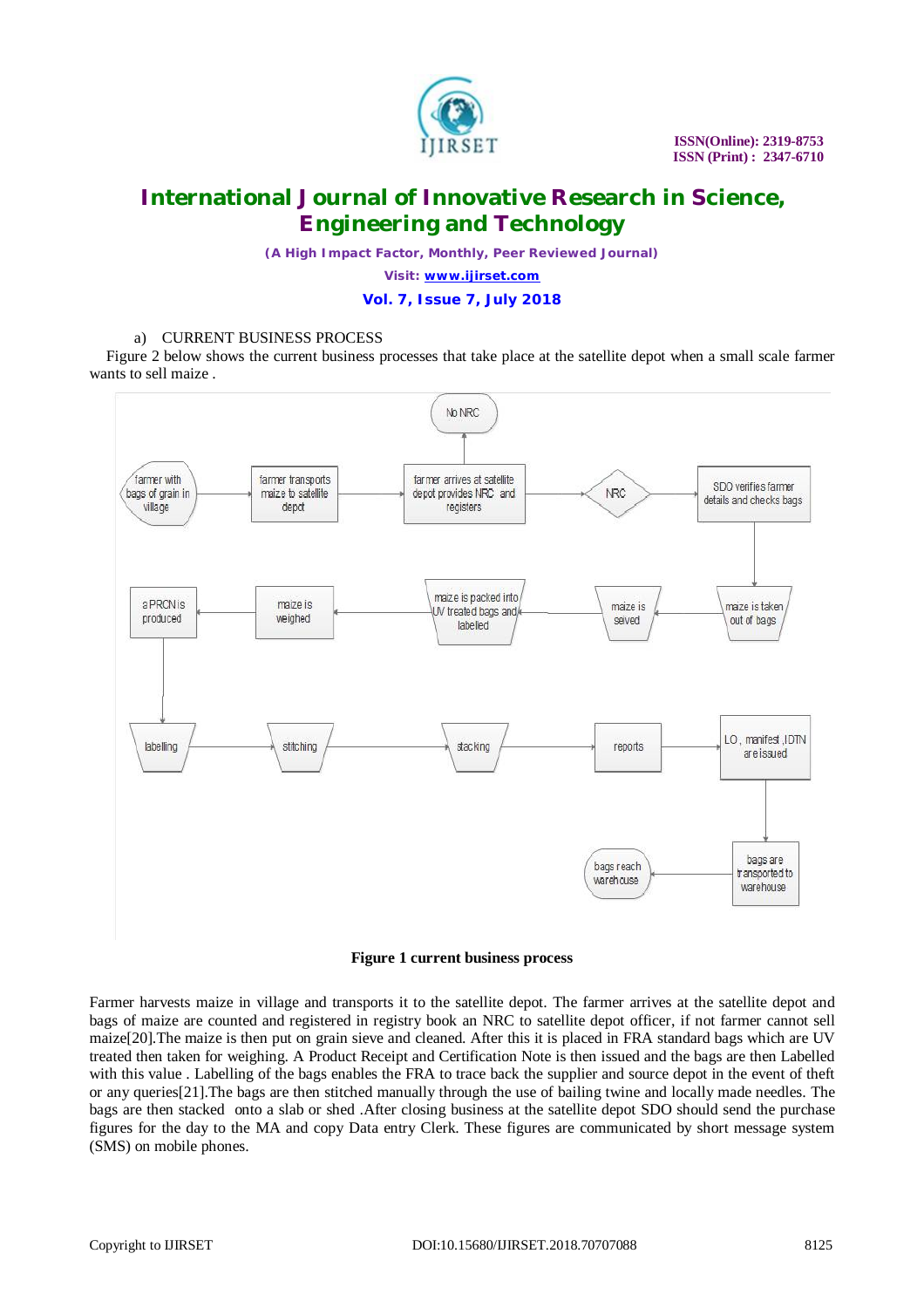

*(A High Impact Factor, Monthly, Peer Reviewed Journal)*

*Visit: [www.ijirset.com](http://www.ijirset.com)*

#### **Vol. 7, Issue 7, July 2018**

### b) PROPOSED BUSINESS PROCESS

1.The farmers will have to register with FRA before they can sell stock .The information registered includes: first name, last name , gender , marital status , NRC number , Farm Area , camp and block.

2. After the capturing of the information the farmer's photo is then taken and attached to his information on the database. An Identification card is then printed out. This ID is what the farmer will be using each time he or she wants to sell stock to FRA. The ID will also contain an NFC tag . Which when scanned by a mobile phone will bring up the farmer's information.

3.When the farmer reaches the satellite depot he or she produces the identificationcard . The depot officer will scan the ID to verify the farmer details. Once the ID is scanned the farmer then proceeds to the next process

4.At this stage the bags of maize are taken out of the bags for cleaning. Cleaning grain means removing all the materials other than the grain.

5.After the cleaning process the bags of grain are then transferred to FRA standard bags. At these point the bags are put on the weighing scale for weight verification, each standard bag should weigh 50kgs.

6. When the weight is verified the bags of maize are tagged with NFC tags This is done by adding the grain bag into the system and producing a unique identification code for it .The unique number will be 25 digits.

- 7. At this stage the bags are stitched.
- 8. The depot officer using the mobile application scans the bags. Once the bags are scanned the officer then uploads the information onto the databasefor the inventory management system. This information can be viewed by anyone who has authorization to the cloud based database
- 9. The system then generates a report or invoice for the famer.
- 10. The depot officer then stacks the bags of maize onto the slab or shed.
- 11. The system will be able to generate the following reports :
	- Daily, Weekly,Monthly ,Annually.

When queried it should be able to generate reportsaccording to:Satellite depot ,Camp,Block ,District ,Province and farmer .

#### **B. SYSTEM ARCHITECTURE**

In Figure 4, shows the system architecture of the system is shown. It consist of the user application , the cloud which comprises of data storage and web services and the NFC middle which consist of the device manager , the application interface , host controller and the NFC COM service.



**Figure 2 system architecture**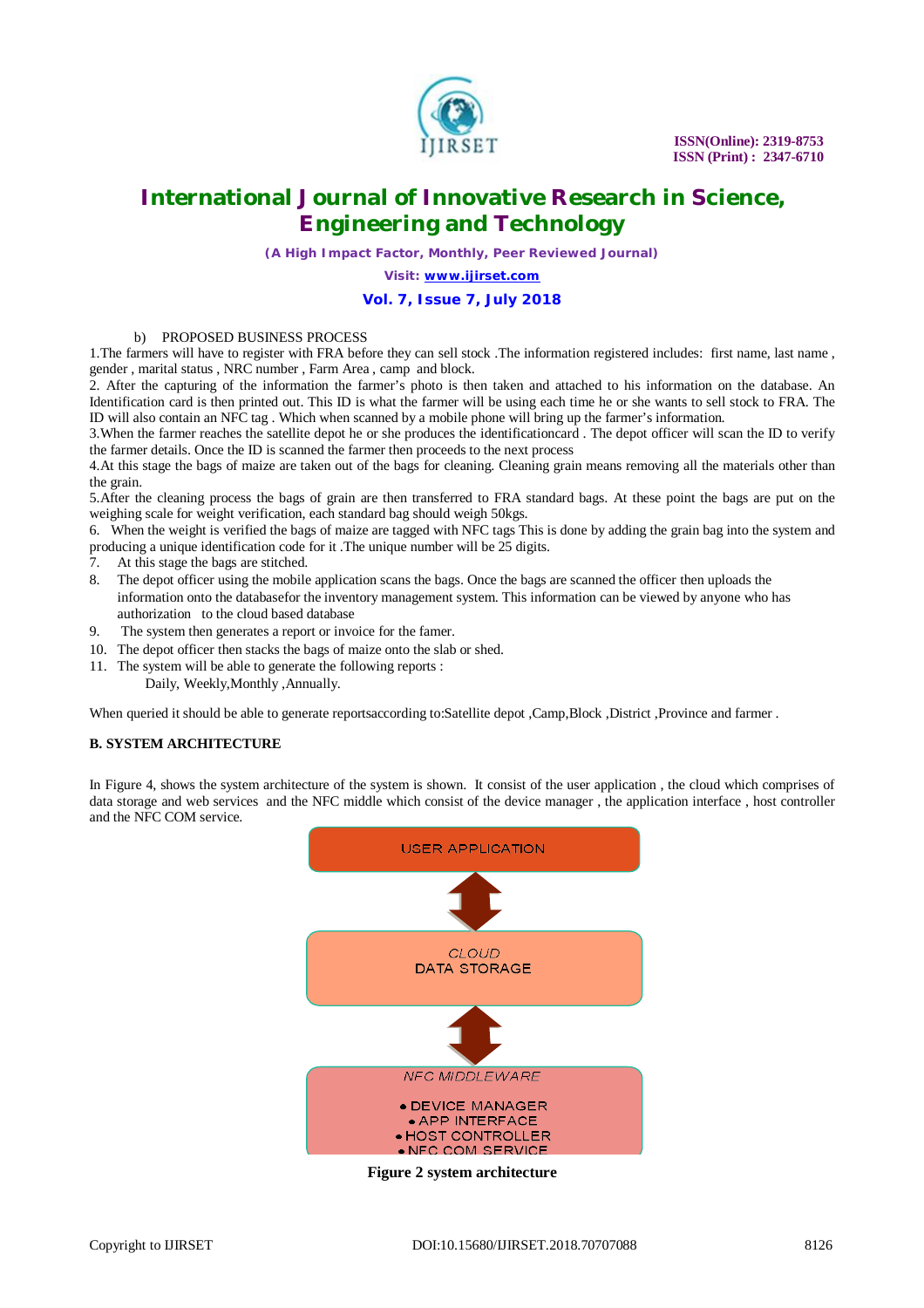

*(A High Impact Factor, Monthly, Peer Reviewed Journal)*

*Visit: [www.ijirset.com](http://www.ijirset.com)*

**Vol. 7, Issue 7, July 2018**

#### C. USE CASES

As shown in the figure 5 below the main actors of the system are the mobile application; here the user can write / read the NFC tags and once read the information is uploaded to the database , NFC middle wear which consist of the following components ; manage device( control the networking and settings of RFID readers and other similar devices, collect and integrate data by acting as a bridge connecting different systems together enabling the efficient transport of data, structure data by providing users the ability to understand what data they are collecting from each device and structure of where that data goes and when , filter data its able to read the most important and remove redundant or repetitive reads, tag ID association the middleware can keep track of and allocate the tag ID numbers . The user can perform the following functions generate unique ID for NFC tags , add users , add stations , register famers and view captured grain bags from the mobile application.



 **Figure 3 use cases**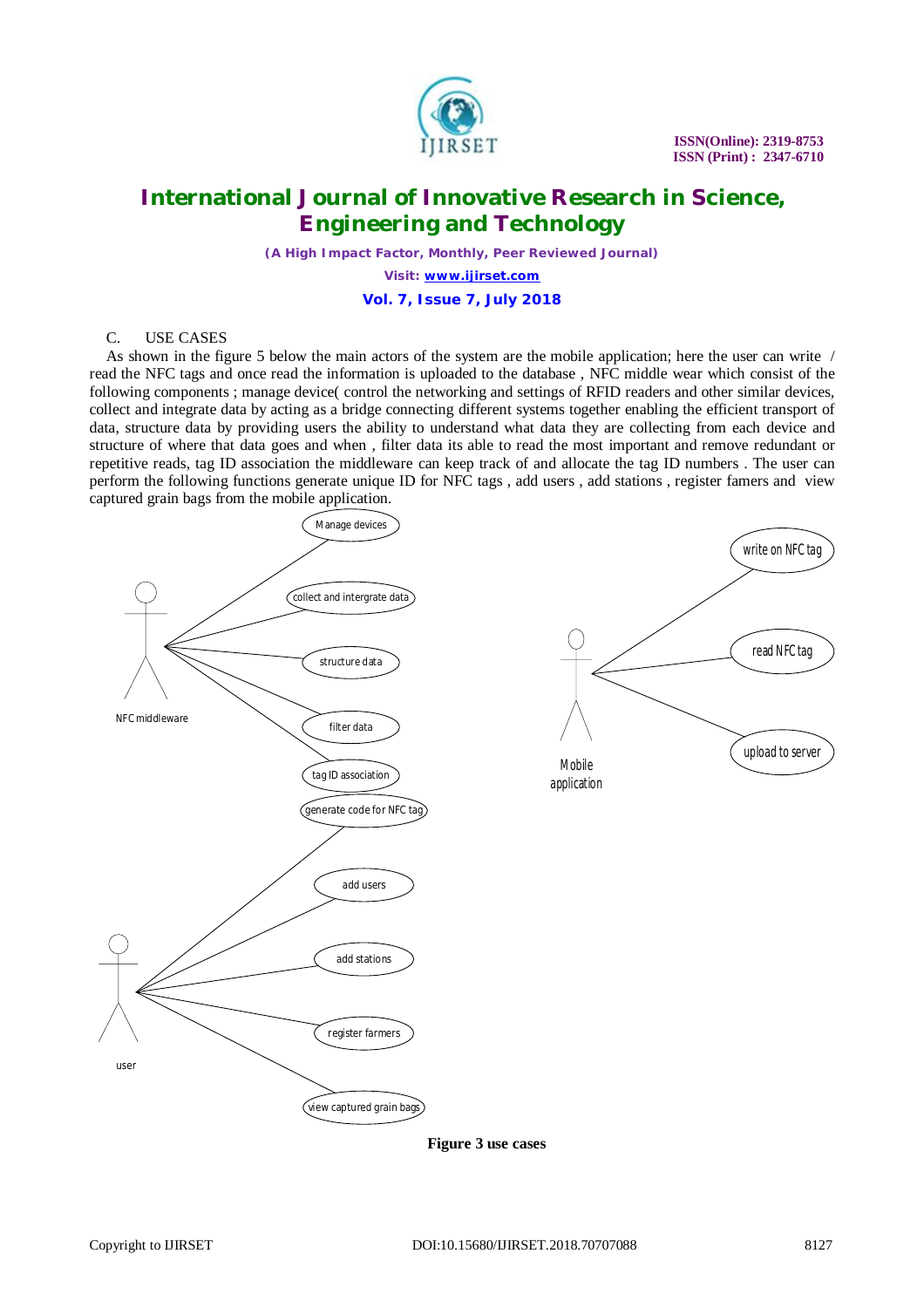

*(A High Impact Factor, Monthly, Peer Reviewed Journal)*

*Visit: [www.ijirset.com](http://www.ijirset.com)*

**Vol. 7, Issue 7, July 2018**

#### D. SEQUENCE DIAGRAM

Figure 6 below is based on an android application. When the application loads the user is given an option to press scan NFC the application the writes bag ID onto the tag and then once rewritten it then reads it and uploads it to the server. The sequence diagram illustrates the writing of the NFC tags, the reading of NFC tags and the uploading to the server.



### **Figure 4 Writing and reading of NFC tags**

#### V. **RESULTS**

The following sections are the from the business processes and thediscussions. A. BUSINESS PROCESSES

Figure 7 illustrates how most of the business processes have been automated.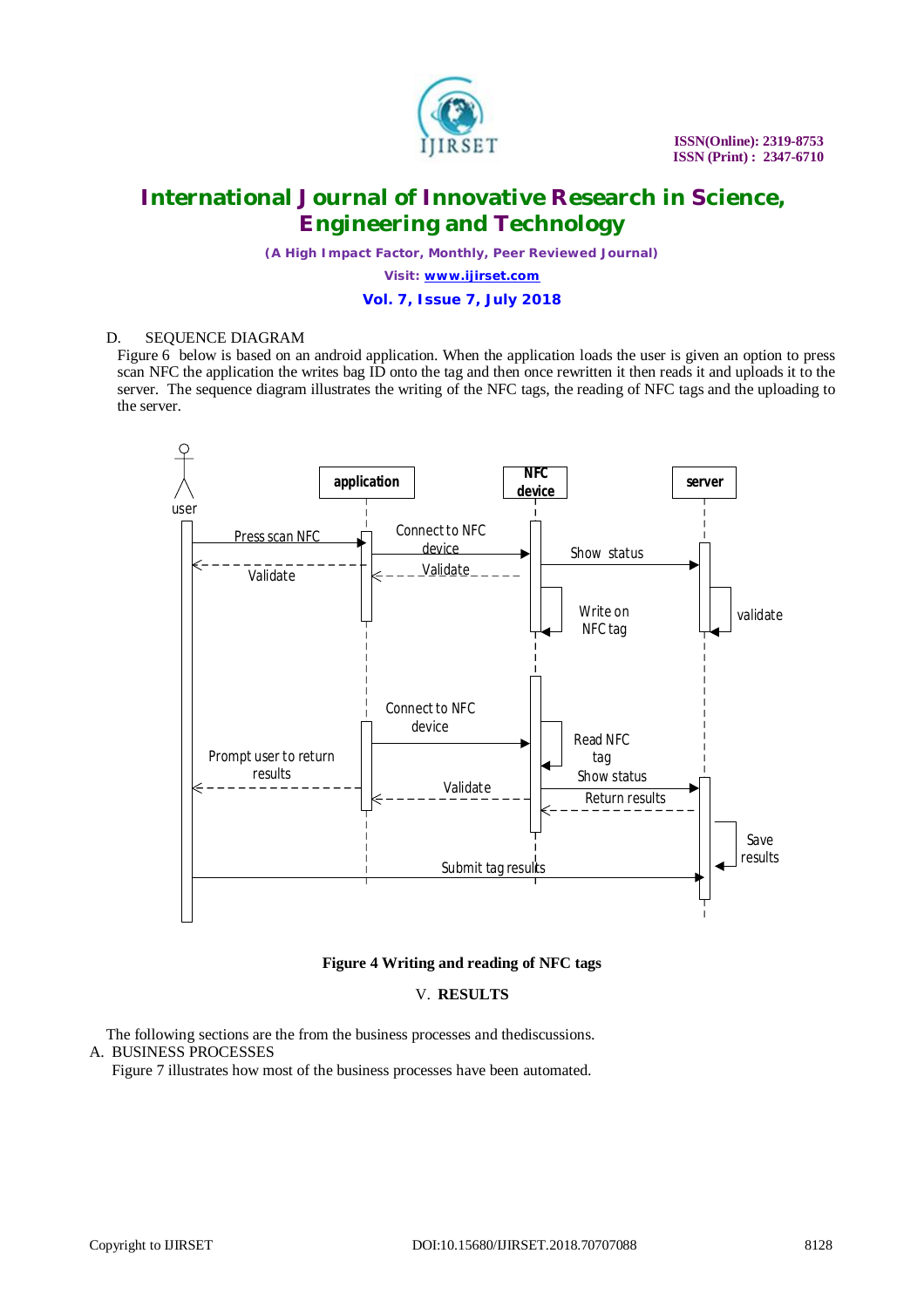

*(A High Impact Factor, Monthly, Peer Reviewed Journal) Visit: [www.ijirset.com](http://www.ijirset.com)* **Vol. 7, Issue 7, July 2018**



**Figure 5**

Figure 8 shows how to capture grain bag details that a farmer brings. Basically, all the grain bags that a particular farmer brings, should be linked to them. A unique code is given to each bag of maize.

|                                                                                                                                                        | Studentic X ( Studentic X ( Studential X ( D UNIX C) HELD X ( D Inspectio X ( D Inspectio X ( D UNIX C) UNIX NO X ( D UNIX NO X X / 2 National X X X X 3 National X X X X X 3 National X X X X X X X National X X X X X X X X<br>$\Theta$<br>$\sigma$<br>$\times$    |
|--------------------------------------------------------------------------------------------------------------------------------------------------------|----------------------------------------------------------------------------------------------------------------------------------------------------------------------------------------------------------------------------------------------------------------------|
| $_{\rm C}$<br>$\leftarrow$ $\rightarrow$                                                                                                               | $\dot{\rm K}$<br>1 Not secure   mbwealls.com/graininventory/mainpage.php?m=1&page=vlewGrainBag                                                                                                                                                                       |
|                                                                                                                                                        | He Apps Matasha Grain Inve 12 PC Learning Zone - C C Chapter 1 Solutions 12 Data Independence 22 SQL Constraints Re . Connections betwe [3] Adoption of near fie [3] Reading NFC Tags w<br>$\mathcal{V}$                                                             |
| <b>- INFUT MANAGEMENT</b><br>- FARMER INDEXING<br>$+$ GRAIN BAG<br>+ SCANNED GRAIN<br>+ FARMER FILE UPLOADS<br><b>FUSER PROFILE</b><br><b>FREPORTS</b> | <b>New Grain Record</b><br><b>Grain Information</b><br>TASHE MWANSA 133004/10/1 TM/18/00026<br>FarmerName:"<br>MerchandiseType: Malze<br>$\mathbf{v}$<br>Satelite Depot:<br>MUNYEU<br>$\mathbf{v}$<br>Capture Date:*<br>$31 - 05 - 2018$<br>Add New Record<br>Cancel |
|                                                                                                                                                        | 20 T K 4 Page 1<br>Copyright @ Natasha   Rights Reserved   Privacy                                                                                                                                                                                                   |

**Figure 6 adding a new bag of grain**

Figure 10,11 and 12 shows the mobile application value of the unique code that has to be written on the NFC tag.,once complete the authorized user presses the ok button the figure 12 shows the value of the tag once read.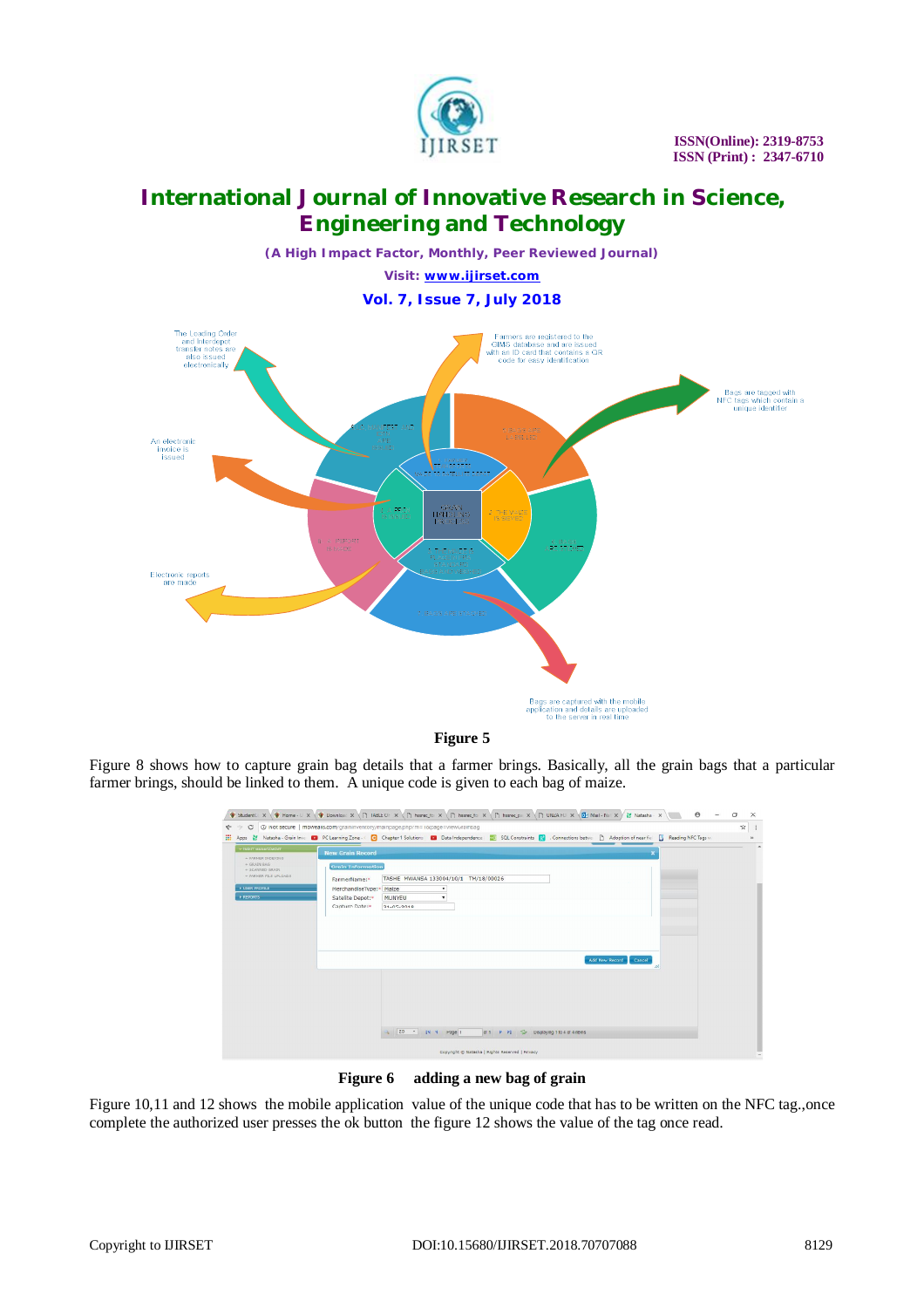

*(A High Impact Factor, Monthly, Peer Reviewed Journal)*

*Visit: [www.ijirset.com](http://www.ijirset.com)*

### **Vol. 7, Issue 7, July 2018**



**Figure 7 value to be written on tag Figure 8 tag being written Figure 12 value of NFC tag**

Figure 13 shows part of the captured grain bag details. The highlight information is shown such as grain number, farmer name, merchandise type and depot. This shows how to add, edit and delete a record. The mechanism is such that, when a row is selected, we navigate to the tabs to process that record. The records can further be sorted in a desired order, searching and navigating across pages.

| Apps <b>ICI</b> International Journal V Natasha - Grain Inve |                |                              |                                            |                 |                             |                                                       |
|--------------------------------------------------------------|----------------|------------------------------|--------------------------------------------|-----------------|-----------------------------|-------------------------------------------------------|
|                                                              |                |                              |                                            |                 |                             |                                                       |
| GRAIN INVENTORY                                              |                |                              |                                            |                 |                             |                                                       |
| SYSTEM MANAGEMENT                                            |                |                              |                                            |                 | natasha                     | Logout   Dashboard   Today: Tuesday 17th of July 2018 |
| <b>* INPUT MANAGEMENT</b>                                    |                |                              |                                            |                 |                             |                                                       |
| + FARMER INDEXING<br>+ GRAIN BAG                             |                | <b>Scanned Grain Details</b> |                                            |                 |                             |                                                       |
| + SCANNED GRAIN                                              |                | <b>Grain Index Details</b>   |                                            |                 |                             |                                                       |
| + FARMER FILE UPLOADS                                        | Add            |                              |                                            |                 |                             |                                                       |
| <b>V USER PROFILE</b>                                        | <b>Id</b>      | GrainNo                      | Farmer                                     | MerchandiseType | QRC                         |                                                       |
| <b>EREPORTS</b>                                              | 3              | <b>THE ENDING</b>            | TASHE MWANSA 133004/10/1 TM/18/00026 Maize |                 | 2002221 M100000000000000000 |                                                       |
|                                                              | $\overline{2}$ | MJ/18/00003                  | MILNER JOHNS hny MJ/18/00018               | SoyaBeans       | 258111MJ1800003             |                                                       |
|                                                              |                | JM/18/00002                  | JONES MWEWA 2344/11/1 JM/18/00011          | Wheat           | 258111JM1800002             |                                                       |
|                                                              |                |                              |                                            |                 |                             |                                                       |
|                                                              |                |                              |                                            |                 |                             |                                                       |
|                                                              |                |                              |                                            |                 |                             | new scanned grain bag                                 |
|                                                              |                |                              |                                            |                 |                             |                                                       |
|                                                              |                |                              |                                            |                 |                             |                                                       |
|                                                              |                |                              |                                            |                 |                             |                                                       |
|                                                              |                |                              |                                            |                 |                             |                                                       |
|                                                              |                |                              |                                            |                 |                             |                                                       |
|                                                              |                |                              |                                            |                 |                             |                                                       |
|                                                              |                |                              |                                            |                 |                             |                                                       |

**Figure 13 scanned grain bag successfully uploaded onto the database**